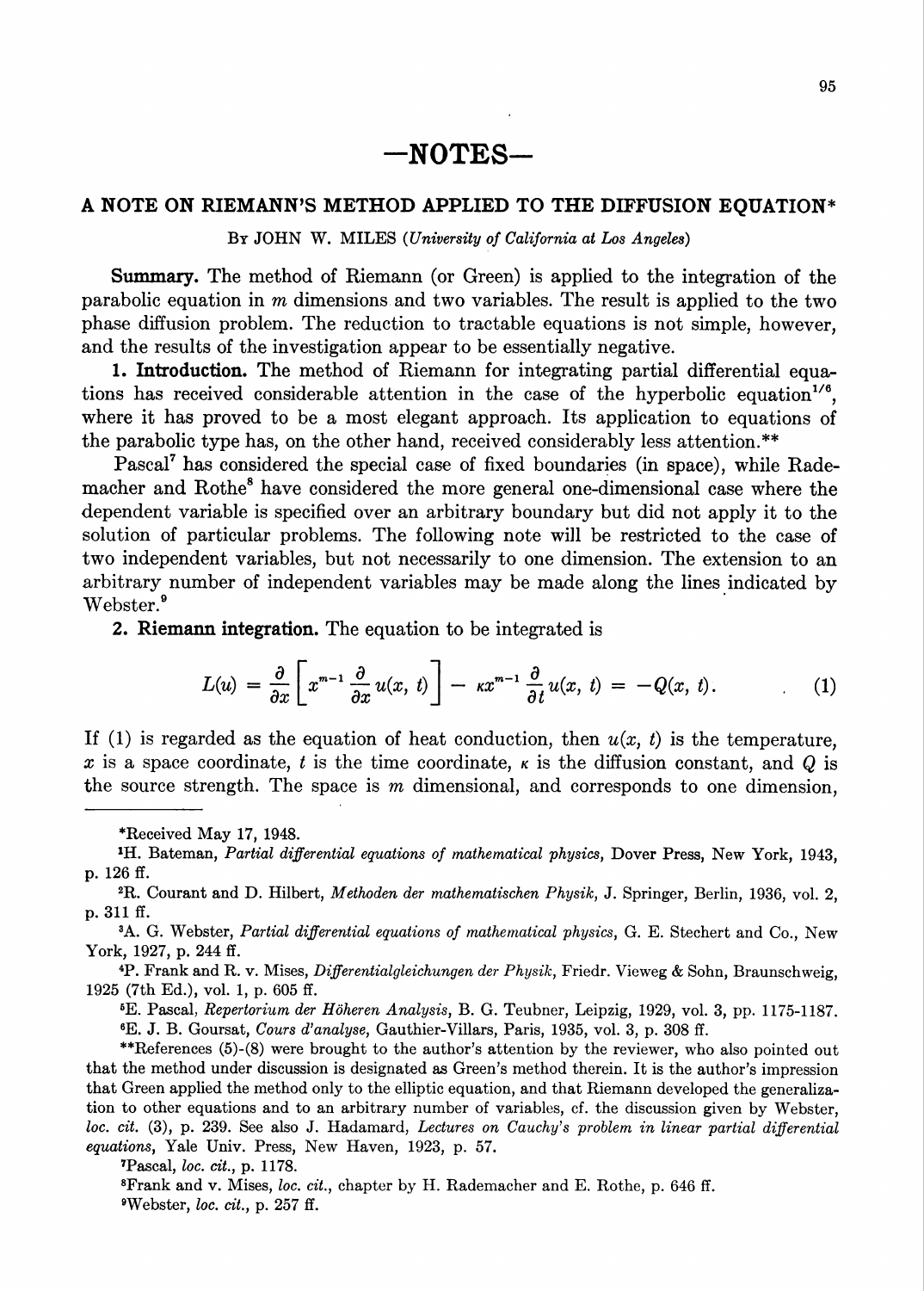two dimensions with axial symmetry, or three dimensions with spherical symmetry for  $m = 1, 2, \text{ or } 3$ , respectively.

The operator which is adjoint to  $L$  is defined by

$$
M(v) = \frac{\partial}{\partial x} \left[ x^{m-1} \frac{\partial}{\partial x} v(x, t) \right] + \kappa x^{m-1} \frac{\partial}{\partial t} v(x, t). \tag{2}
$$

If the combination  $vL(u) - uM(v)$  is integrated over a surface S in the  $(\xi, \tau)$  plane, which is bounded by the curve C, it can be shown that<sup>10</sup>

$$
\iint\limits_{S} \left[ vL(u) - uM(v) \right] d\xi \, d\tau = \oint\limits_{C} \left\{ \left[ u \, \frac{\partial v}{\partial \xi} - v \, \frac{\partial u}{\partial \xi} \right] \cos \left( n, \, \xi \right) + \kappa u v \, \cos \left( n, \, \tau \right) \right\} \xi^{m-1} \, dl \tag{3}
$$

where  $(\xi, \tau)$  are running  $(x, t)$  coordinates, and cos  $(n, \xi)$  and cos  $(n, \tau)$  are the direction cosines of the inwardly directed normal to C with respect to the  $\xi$  and  $\tau$  axes.



Fig. 1. Curve in  $(\xi, \tau)$  plane for integration of Eq. (3).

The identity (3) will now be applied to a curve consisting of two segments  $C_1$  and  $C_2$ , as shown in Fig. 1.  $C_1$  is a portion of the line  $\tau = t$ , and  $C_2$  is a curve for which  $\tau \leq t$ , but is otherwise arbitrary. Moreover, it will be assumed that

$$
M[v(\xi, \tau)] = 0, \tag{4}
$$

$$
\kappa \xi^{m-1} v(\xi, t) = \delta(x - \xi), \tag{5}
$$

where

$$
\delta(x - \xi) = 0, \qquad x \neq \xi \tag{6a}
$$

$$
\int_{x-\epsilon}^{x+\epsilon} \delta(x-\xi) d\xi = 1, \qquad \epsilon > 0 \tag{6b}
$$

<sup>10</sup>This follows directly from the more general result derived by Webster, loc. cit., p. 245.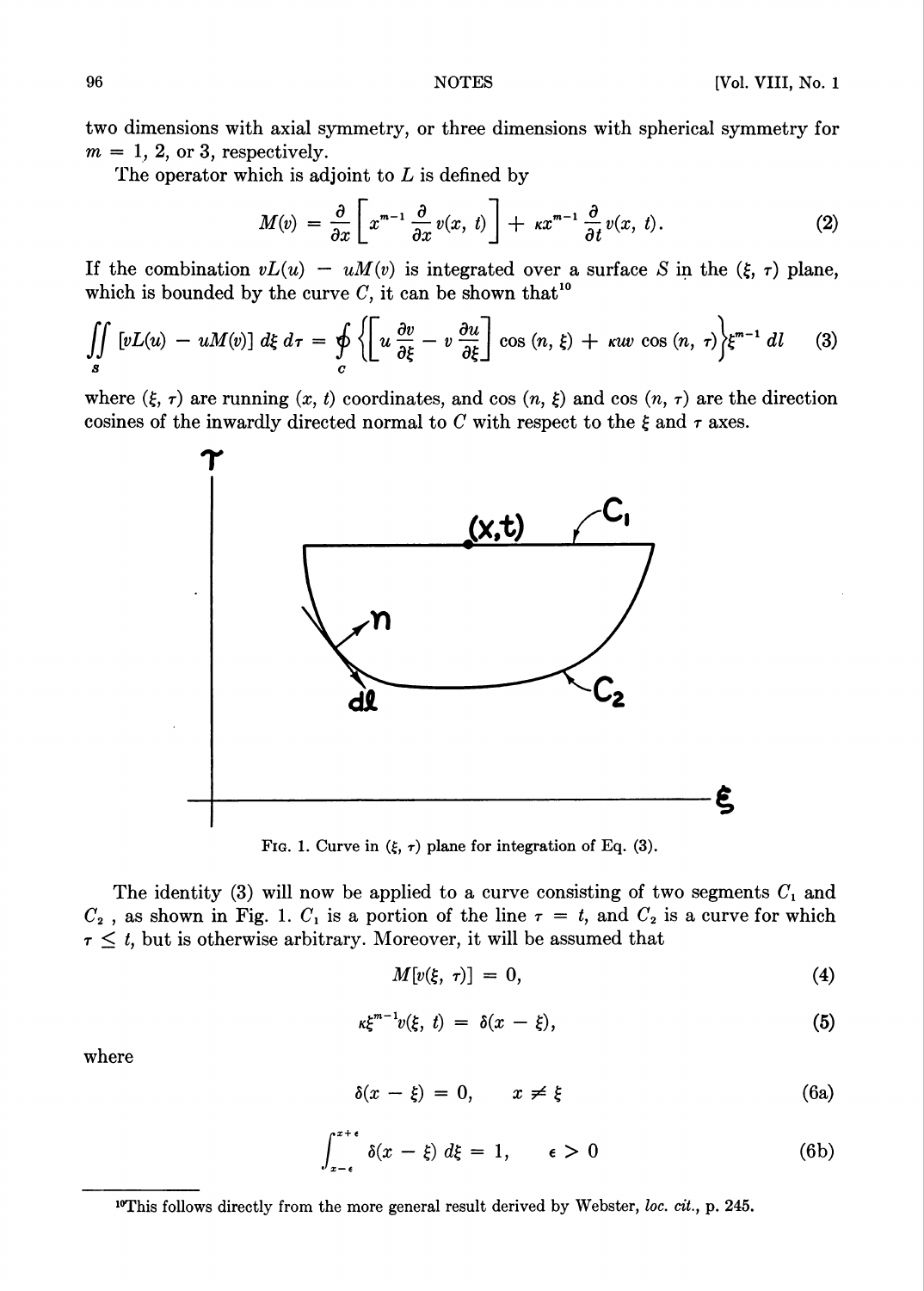i.e.,  $v(\xi, \tau)$  is a solution to the adjoint equation (4) which reduces (essentially) to the Dirac delta function, as defined by (6), at  $\tau = t$ . Now along the curve  $C_1$ 

$$
dl \cos (n, \xi) = 0, \tag{7a}
$$

$$
dl \cos (n, \tau) = -d\xi, \tag{7b}
$$

$$
\oint_{C_1} \left\{ \left[ u \frac{\partial v}{\partial \xi} - v \frac{\partial u}{\partial \xi} \right] \cos (n, \xi) + \kappa u v \cos (n, \tau) \right\} \xi^{m-1} dl
$$
\n
$$
= - \oint_{C_1} u(\xi, t) \delta(x - \xi) d\xi,
$$
\n
$$
= -u(x, t).
$$
\n(7c)

Substituting  $L(u) = -Q$  from (1),  $M(v) = 0$  from (4), and the line integral along  $C_1$ from (7c), (3) reduces to

$$
u(x, t) = \iint\limits_{S} Q(\xi, t)v(x, t; \xi, \tau) d\xi d\tau
$$
  
+ 
$$
\oint\limits_{C_2} \left\{ \left[ v \frac{\partial u}{\partial \xi} - u \frac{\partial v}{\partial \xi} \right] d\tau + \kappa uv d\xi \right\} \xi^{m-1}
$$
 (8)

where the adjoint function  $v$  is now regarded as a function of both the parameters  $(x, t)$  and the running coordinates  $(\xi, \tau)$ .

3. Comparison with the method of characteristics. The foregoing solution is a degenerate case of the method of characteristics, as applied, e.g., by Volterra to the wave equation.<sup>11</sup> The two characteristic lines utilized in the solution of the hyperbolic equation in two coordinates merge into a single characteristic for the parabolic equation. Moreover, in applying the method of characteristics to the hyperbolic equation, the curve  $C_2$  is restricted to intersecting a given characteristic only once, whereas in the present case the curve necessarily intersects the characteristic twice. It may also be remarked that the adjoint functions appropriate to the hyperbolic equation are generally singular along the entire characteristics through the point at which the solution is desired, whereas in the parabolic equation the adjoint function is singular only at that point.

The latter property is perhaps more closely related to the solution of the elliptic equation, where the adjoint function is singular at a point, although this point is then located within C, rather than on its boundary.

4. Boundary conditions. It will be assumed that the boundary condition is of the open Dirichlet-Neumann (mixed) type, viz.

$$
u(\xi, \tau) + \beta(\xi, \tau) \frac{\partial}{\partial \xi} u(\xi, \tau) = \xi^{m-1} f(\xi, \tau), \qquad (\xi, \tau) \text{ on } C_2. \qquad (9)
$$

 $"Webster, loc. cit., p. 266 ff.$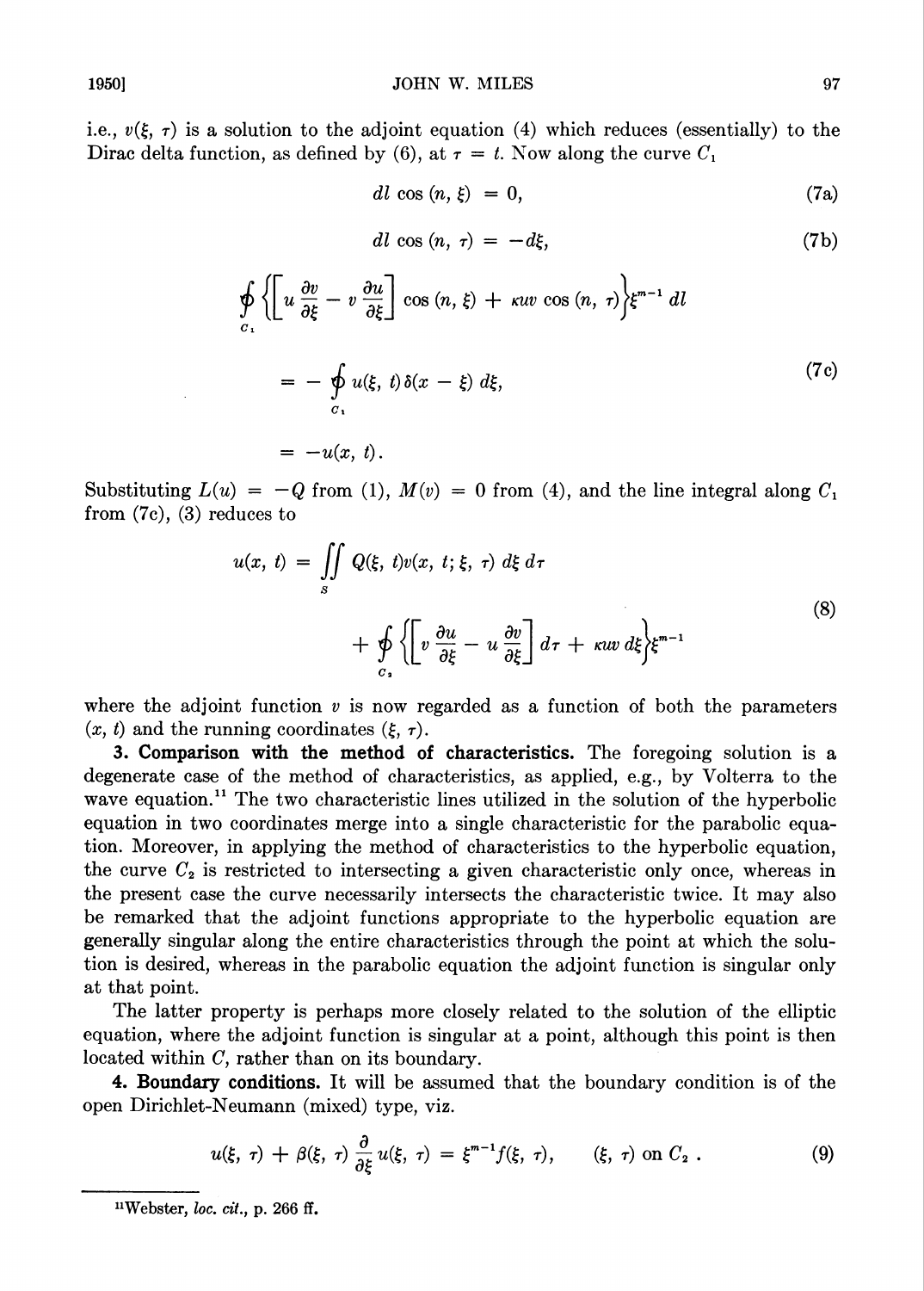If  $\beta = 0$  the boundary condition is simply of the open Dirichlet type, whereas if  $\beta = \infty$ (with f replaced by  $\beta^{-1}f$ ), it is of the open Neumann type. (The adjective "open" implies that boundary conditions are not applied over a closed curve in the  $\xi$ ,  $\tau$  plane, i.e., the curve is open in the direction of positive time.) Substituting the condition (9) in Eq. (8) to eliminate  $(\partial u/\partial \xi)$ , it is found that the explicit presence of u in the integrand may be eliminated by requiring the adjoint function to satisfy the boundary condition.

$$
\kappa v(x, t; \xi, \tau) \cos(n, \tau) + \left[\frac{\partial}{\partial \xi} v(x, t; \xi, \tau) + \beta^{-1}(\xi, \tau) v(\xi, \tau)\right] \cos(n, \xi) = 0,
$$
\n(10)\n
$$
(\xi, \tau) \text{ on } C_2
$$

whence Eq. (8) reduces to the alternative forms

$$
u(x, t) = \iint_{S} Q(\xi, \tau) v(x, t; \xi, \tau) d\xi d\tau + \oint_{C_2} \beta^{-1}(\xi, \tau) f(\xi, \tau) v(x, t; \xi, \tau) d\tau,
$$
(11a)  

$$
= \iint_{S} Q(\xi, \tau) v(x, t; \xi, \tau) d\xi d\tau + \oint_{C_3} f(\xi, \tau) \left[ \kappa v(x, t; \xi, \tau) d\xi - \frac{\partial}{\partial \xi} v(x, t; \xi, \tau) d\tau \right].
$$
(11b)

The result  $(11)$  replaces the problem of solving Eq.  $(1)$ , subject to the inhomogeneous boundary condition (9), with the problem of solving the adjoint equation (4), subject to the homogeneous boundary condition (10) and the singular condition (5). It remains to show that the latter solution exists and is unique. The proof is evidently the same as that for Eq.  $(1)$ , if the sign of t is changed, and it follows that a necessary condition is that the boundary condition on  $v$  be open in the negative  $\tau$  direction (note that (5) closes the boundary condition in the positive  $\tau$  direction). Now, since cos  $(n, \tau)$ and cos  $(n, \xi)$  cannot vanish simultaneously, the only conditions for which Eq. (10) is indeterminate are

$$
\begin{aligned}\n\cos(n,\,\xi) &= 0 \\
\beta(\xi,\,\tau) &= 0\n\end{aligned}\n\qquad \quad (\xi,\,\tau) \text{ on } C_2 .
$$
\n(12)

Hence, for the smallest value of  $\tau$  (the initial time) on  $C_2$ , assuming the curve to be continuous so that cos  $(n, \xi) = 0$  at the minimum,  $\beta$  must vanish, and it is therefore necessary, cf. Eq. (9), that u be explicitly stated there. The physical implication is that the phenomenon described must have an initially prescribed state.

5. Reduction for fixed boundaries. Perhaps the simplest contour  $C_2$  consists of two lines of constant  $\xi$  plus a line of constant  $\tau(\langle t \rangle)$ . For convenience, the last line may be taken as  $\tau = 0$  with no loss of generality. The first two lines will be chosen as  $\xi = x_1$ and  $\xi = x_2$ , as shown in Fig. 2. (Choosing the line  $\xi = 0$ , would be a rather special case for  $m > 1$ .)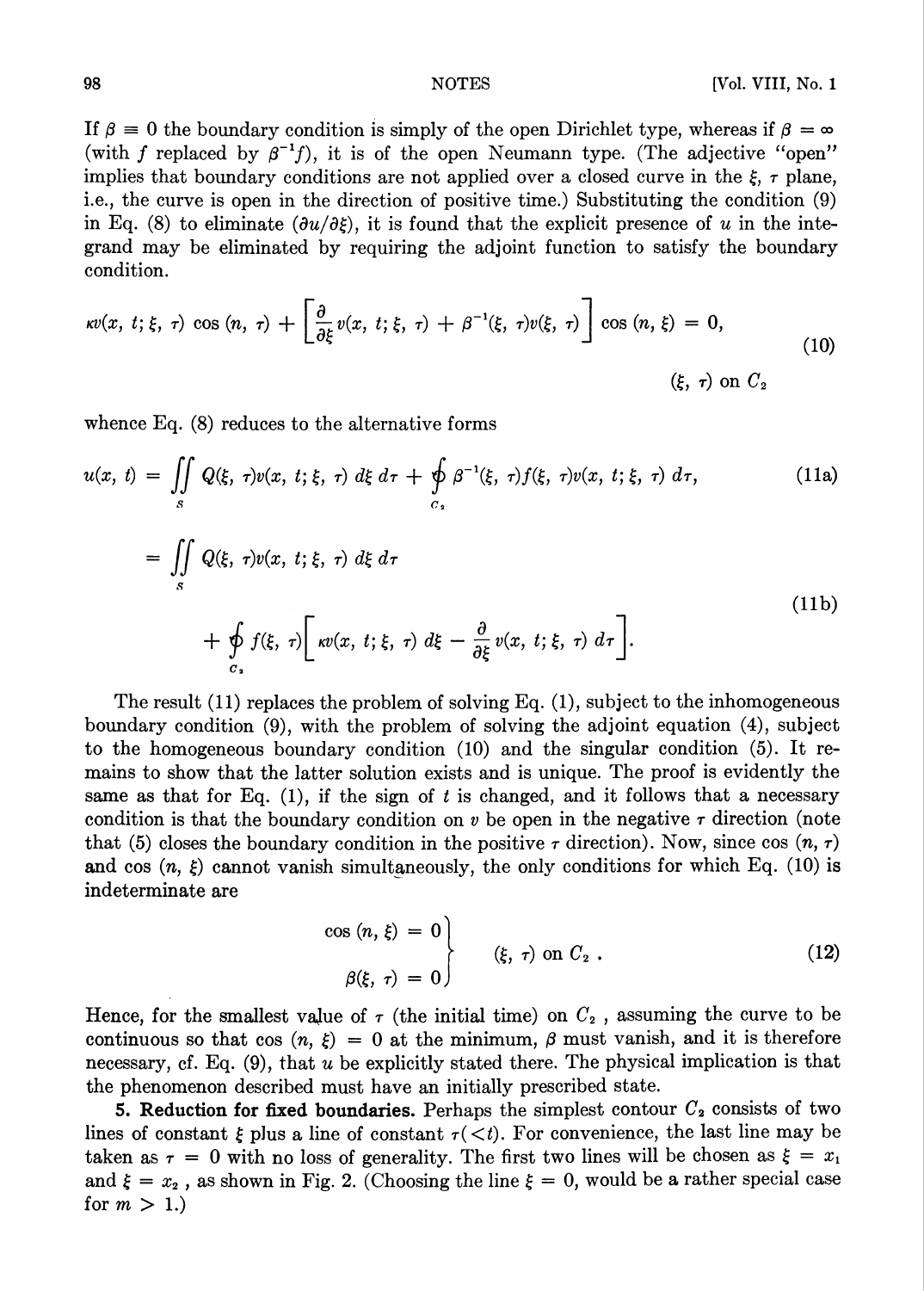The boundary conditions (9) and (12) reduce to

$$
\xi = x_i : u(x_i, \tau) + \beta_i \frac{\partial}{\partial \xi} u(x_i, \tau) = x_i^{1-m} f_i(\tau), \qquad i = 1, 2 \tag{13}
$$

$$
\tau = 0 : u(\xi, 0) = u_0(\xi) \tag{14}
$$

while Eq. (10) reduces to

$$
v(x, t; x_i, \tau) + \beta_i \frac{\partial}{\partial \xi} v(x, t; x_i, \tau) = 0, \qquad i = 1, 2 \tag{15}
$$

and Eq. (lib) becomes

$$
u(x, t) = \int_0^t d\tau \int_{x_1}^{x_2} Q(\xi, \tau) v(x, t; \xi, \tau) d\xi
$$
  
+  $\kappa \int_{x_1}^{x_2} u_0(\xi) v(x, t; \xi, 0) \xi^{m-1} d\xi$   
+  $\int_0^t f_1(\tau) \frac{\partial}{\partial \xi} v(x, t; x_1, \tau) d\tau$   
-  $\int_0^t f_2(\tau) \frac{\partial}{\partial \xi} v(x, t; x_2, \tau) d\tau$  (16)



FIG. 2. Curve in  $(\xi, \tau)$  plane for fixed boundaries.

The result (16) is generally deduced directly from Green's theorem, rather than the more general identity of Eq. (3).

6. Application to two phase problems. As an example of a more general type of problem to which the result (11) could be applied, the freezing or melting of a solid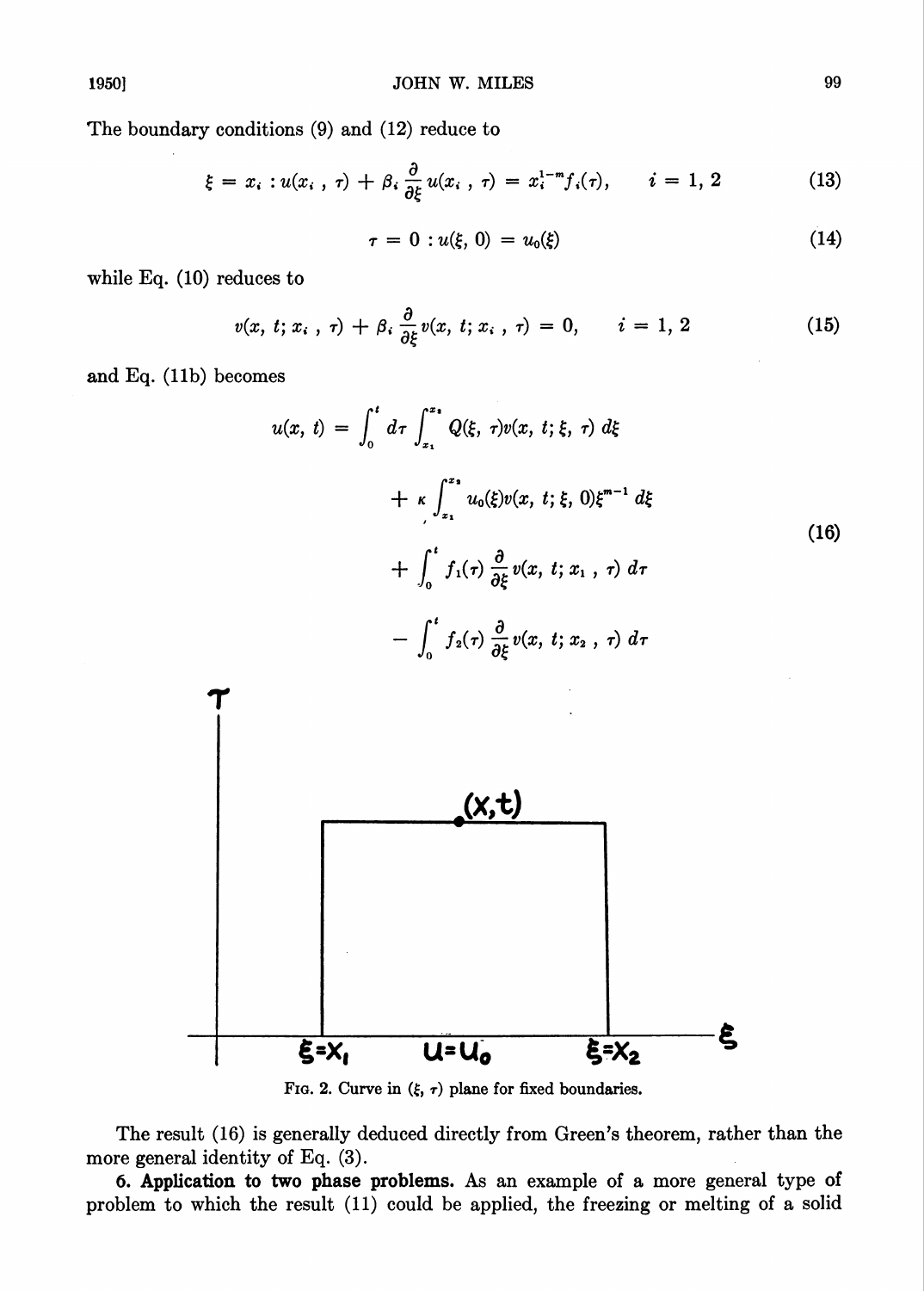will be considered. It will be assumed that the substance undergoing such a change of state is located between two fixed boundaries  $\xi = x_1, x_2$ . Between these two boundaries lies a moving boundary, designated  $x_{12}(\tau)$ , as shown in Fig. 3. The temperature on the two sides of this boundary will be designated as  $u_1$  and  $u_2$ .



FIG. 3. Curve in  $(\xi, \tau)$  plane for two phase problems.

At the boundaries  $\xi = x_1$ ,  $\xi = x_2$ , and  $\tau = 0$  the boundary conditions (13) and (14) are appropriate, while the boundary conditions at  $x_{12}$  may be written

$$
u_1(x_{12}, t) = u_2(x_{12}, t) = 0, \qquad (17)
$$

$$
\left[k_1 \frac{\partial}{\partial x} u_1(x_{12}, t) - k_2 \frac{\partial}{\partial x} u_2(x_{12}, t)\right] = \lambda \rho \frac{dx_{12}(t)}{dt}
$$
 (18)

where (17) states that the boundary is one at which freezing occurs, and (18) follows from a heat balance of a small element including a section of the boundary, k being the conductivity,  $\rho$  the density, and  $\lambda$  the latent heat. The result (8) may be applied separately to the regions to the right and left of the boundary  $x_{12}$ , where

$$
dl_{1_{\bullet}} = \mp d\tau \sec (n, \xi_{1_{\bullet}}). \tag{19}
$$

The adjoint functions in the two regions satisfy Eq. (5) at  $\tau = t$ , Eq. (14) at  $\xi = x_1$ and  $\xi = x_2$ , and

$$
v_1(x, t; x_{12}, \tau) = v_2(x, t; x_{12}, \tau) = 0 \tag{20}
$$

Substituting the conditions  $(13)-(15)$ ,  $(17)$ , and  $(20)$  in Eq.  $(11b)$  and assuming  $Q = 0$ , the temperatures are found to be

$$
u_1(x, t) = \kappa_1 \int_{x_1}^{x_{11}(0)} u_0(\xi) v_1(x, t; \xi, 0) \xi^{m-1} d\xi + \int_0^t f_1(\tau) \frac{\partial}{\partial \xi} v_1(x, t; x_1, \tau) d\tau,
$$
 (21a)

$$
u_2(x, t) = \kappa_2 \int_{x_{1s}(0)}^{x_s} u_0(\xi) v_2(x, t; \xi, 0) \xi^{m-1} d\xi - \int_0^t f_2(\tau) \frac{\partial}{\partial \xi} v_2(x, t; x_2, \tau) d\tau.
$$
 (21b)